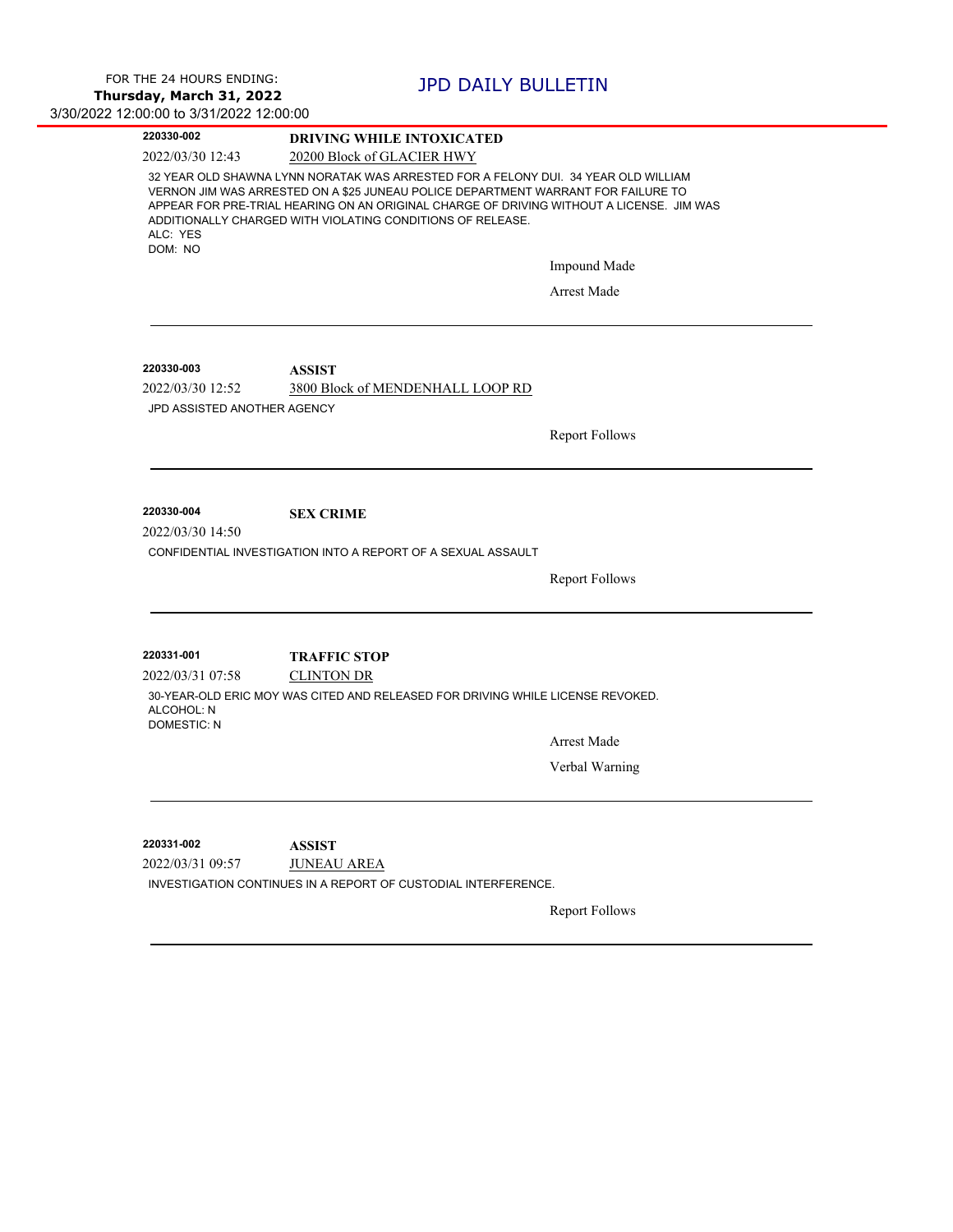| 00.00 to 0,0 1,4044 T4.00.00                                 |                                                                                           |                       |  |  |  |
|--------------------------------------------------------------|-------------------------------------------------------------------------------------------|-----------------------|--|--|--|
| 220331-003                                                   | <b>ASSIST</b>                                                                             |                       |  |  |  |
| 2022/03/30 16:06                                             | 3100 Block of DIMOND PARK LOOP                                                            |                       |  |  |  |
| ALCOHOL: N<br><b>DOMESTIC: N</b>                             | CONFIDENTIAL INVESTIGATION INTO A POSSIBLE WEAPONS VIOLATION.                             |                       |  |  |  |
|                                                              |                                                                                           | Officer Advised       |  |  |  |
|                                                              |                                                                                           | <b>Report Follows</b> |  |  |  |
|                                                              |                                                                                           |                       |  |  |  |
| 220331-004                                                   |                                                                                           |                       |  |  |  |
| 2022/03/31 10:23                                             | <b>SHOPLIFT</b><br>5200 Block of COMMERCIAL BLVD                                          |                       |  |  |  |
| ALCOHOL: UNK<br><b>DOMESTIC: N</b>                           | A 44-YEAR-OLD FEMALE REPORTED TWO SUBJECTS STOLE MERCHANDISE FROM A BUSINESS.             |                       |  |  |  |
|                                                              |                                                                                           | <b>Report Follows</b> |  |  |  |
|                                                              |                                                                                           | <b>Report Follows</b> |  |  |  |
|                                                              |                                                                                           |                       |  |  |  |
| 220331-005<br>2022/03/31 10:24                               | <b>THEFT</b>                                                                              |                       |  |  |  |
|                                                              | 3000 Block of RIVERWOOD DR<br>A 37-YEAR-OLD MALE REPORTED THE THEFT OF AN OUTBOARD MOTOR. |                       |  |  |  |
| ALCOHOL: UNK                                                 |                                                                                           |                       |  |  |  |
| <b>DOMESTIC: N</b>                                           |                                                                                           |                       |  |  |  |
|                                                              |                                                                                           | <b>Report Follows</b> |  |  |  |
|                                                              |                                                                                           |                       |  |  |  |
| 220331-007                                                   | <b>THEFT</b>                                                                              |                       |  |  |  |
| 2022/03/31 10:52                                             | 5900 Block of LUND ST                                                                     |                       |  |  |  |
|                                                              | 37 YEAR OLD REPORTED GAS STOLEN FROM TANK.                                                |                       |  |  |  |
| ALC: UNK                                                     |                                                                                           |                       |  |  |  |
| DOM: NO                                                      |                                                                                           | <b>Report Follows</b> |  |  |  |
|                                                              |                                                                                           |                       |  |  |  |
|                                                              |                                                                                           |                       |  |  |  |
| 220331-008                                                   | <b>ASSIST</b>                                                                             |                       |  |  |  |
| 2022/03/31 11:32                                             | <b>JUNEAU AREA</b><br>CASE CREATED TO DOCUMENT AN AGENCY ASSIST.                          |                       |  |  |  |
|                                                              |                                                                                           |                       |  |  |  |
|                                                              |                                                                                           | <b>Report Follows</b> |  |  |  |
| 220331-009                                                   | <b>SEX CRIME</b>                                                                          |                       |  |  |  |
| 2022/03/31 11:30                                             |                                                                                           |                       |  |  |  |
| CONFIDENTIAL INVESTIGATION INTO A REPORT OF A SEXUAL ASSAULT |                                                                                           |                       |  |  |  |
|                                                              |                                                                                           | <b>Report Follows</b> |  |  |  |
|                                                              |                                                                                           |                       |  |  |  |
|                                                              |                                                                                           |                       |  |  |  |